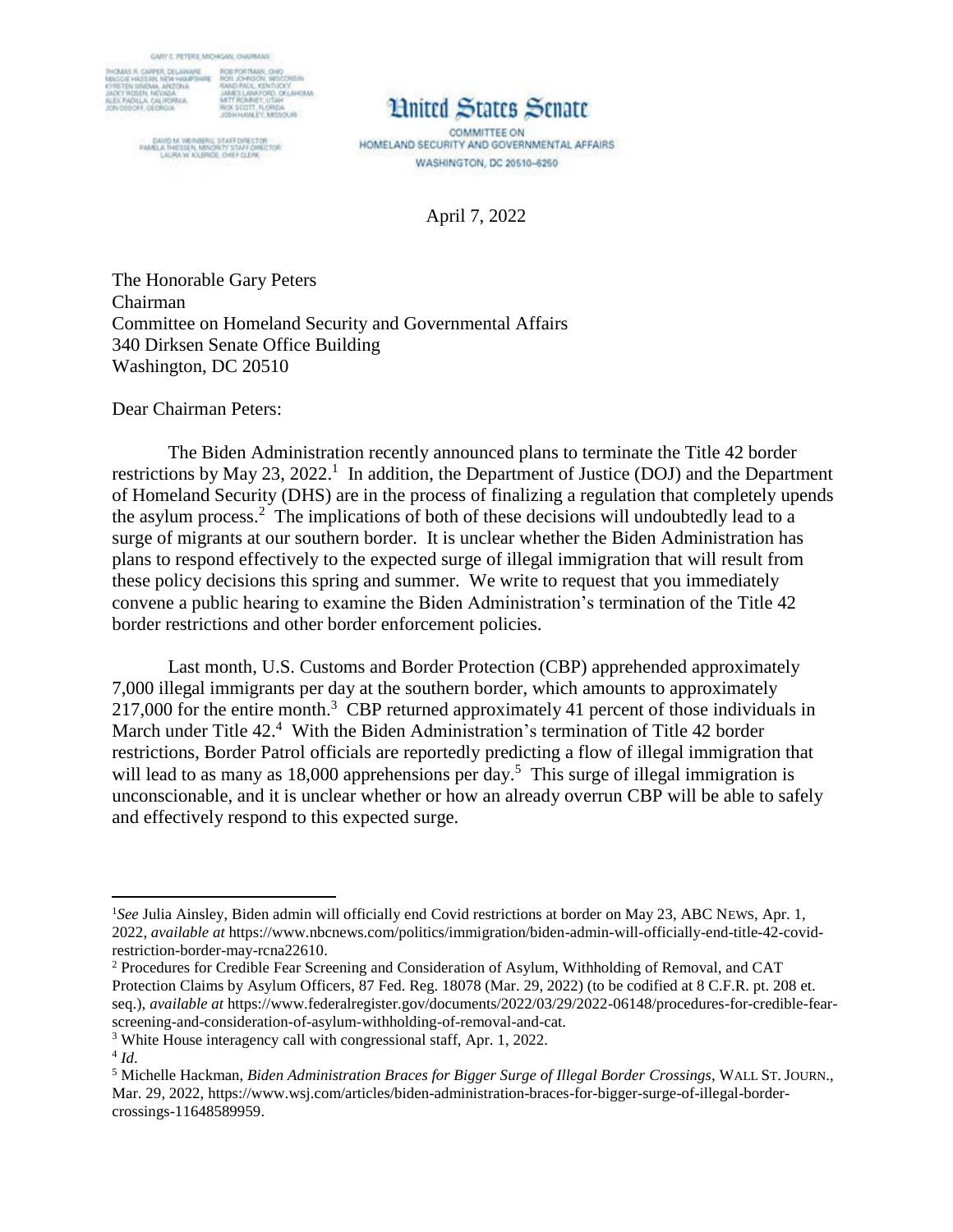The Honorable Gary Peters April 7, 2022 Page 2

The Biden Administration's policies are directly contributing to the historic levels of illegal immigration. Administration officials must explain to the American people the rationale for their decisions, and what their plans are to deal with the consequences of their actions.

Since the beginning of the  $117<sup>th</sup>$  Congress, members of this Committee have repeatedly raised the need for the Committee to conduct oversight of the crisis at the southern border.<sup>6</sup> Under your leadership, however, the full Committee has only had one border-related hearing, and thus has failed to carry out its responsibility to conduct meaningful oversight of the southern border crisis.

Accordingly, we request you call a much-needed hearing to discuss how the Biden Administration plans to deal with the massive surge of illegal immigration that will result from their policies. We further request that the following witnesses testify at this hearing:

- Merrick Garland, Attorney General;
- Alejandro Mayorkas, Secretary, Department of Homeland Security;
- Rochelle Walensky, Director, Centers for Disease Control and Prevention;
- Ur Jaddou, USCIS Director;
- Tae Johnson, ICE Director;
- MaryAnn Tierney, Head of the Southwest Border Coordination Group; and
- Chris Magnus, Commissioner or U.S. Customs and Border Protection.

We appreciate your attention on this important matter.

Sincerely,

 $\frac{1}{2}$ 

l

Ranking Member Ranking Member Permanent Subcommittee on Investigations Committee on Homeland Security and

Rob Portman Governmental Affairs

<sup>6</sup> *See* Letter to Gary Peters, Chairman, Sen. Comm. on Homeland Security and Governmental Affairs, from Sens. Rick Scott, Ron Johnson, Rob Portman, Rand Paul, James Lankford, Josh Hawley, and Mitt Romney, Feb. 11, 2022; Letter to Gary Peters, Chairman, Sen. Comm. on Homeland Security and Governmental Affairs, and Sen. Rob Portman, Ranking Member, Sen. Comm. on Homeland Security and Governmental Affairs, from Sens. Ron Johnson, Josh Hawley, James Lankford, Rick Scott, and Rand Paul, Sept. 24, 2022.